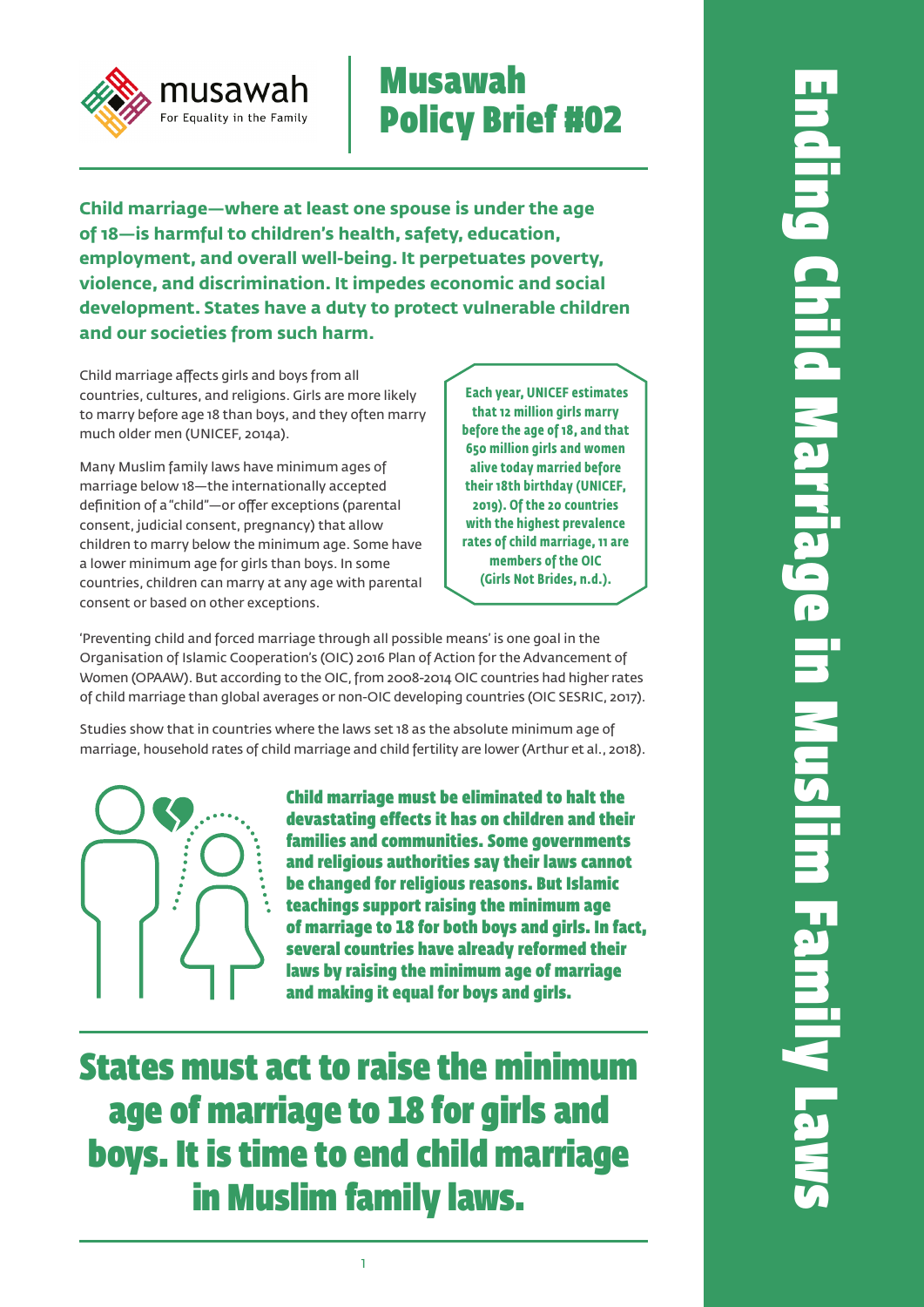## WHY IT MATTERS

**Children, especially girls, are impacted by child marriage in multiple ways. These impacts have been extensively documented (see Abbas, 2019; CEDAW and CRC, 2014; Girls Not Brides website; ICRW, 2017; Nour, 2006; Parsons et al., 2017; UN Human Rights Council, 2015; UNICEF, 2019, 2014a, and 2014b).**

# Harmful effects of child marriage include:



 Child brides may suffer physical, mental, and emotional health difficulties because of the strains placed on them before they have fully matured. Such strains include physical labour, trauma from sexual relations and bearing children at a young age, and higher rates of sexually transmitted diseases. Young mothers face higher maternal mortality rates, and infants born to young mothers have a significantly higher chance of dying at an early age.



#### ABUSE

 Children who marry early are more vulnerable to domestic violence, sexual abuse, and marital rape by their spouses or in-laws, and often cannot speak out against this violence.

### **FERTILITY**

 High fertility rates and population growth caused by child marriage can strain national resources, including health, welfare, and education systems.

### LACK OF POWER

 Child brides often may not participate in decision-making, property ownership, and other responsibilities in the home. This is further amplified when young brides are in polygamous relationships.

### EDUCATION

 Children who marry often do not complete their education and lose the skills, independence, and subsequent benefits an education provides.

### **EMPLOYMENT**

 Children who marry are less able to get a paying job or a higher-paying job, perpetuating cycles of poverty.



### LOSS OF RIGHTS

 Children can lose their status and rights as children, since married persons are considered adults in some countries.

### NATIONAL AND GLOBAL ECONOMIC IMPACTS

 Child marriage has serious economic impacts on countries and societies. A 2017 International Center for Research on Women study estimated that the global cumulative costs of child marriage will be trillions of dollars between 2014 and 2030.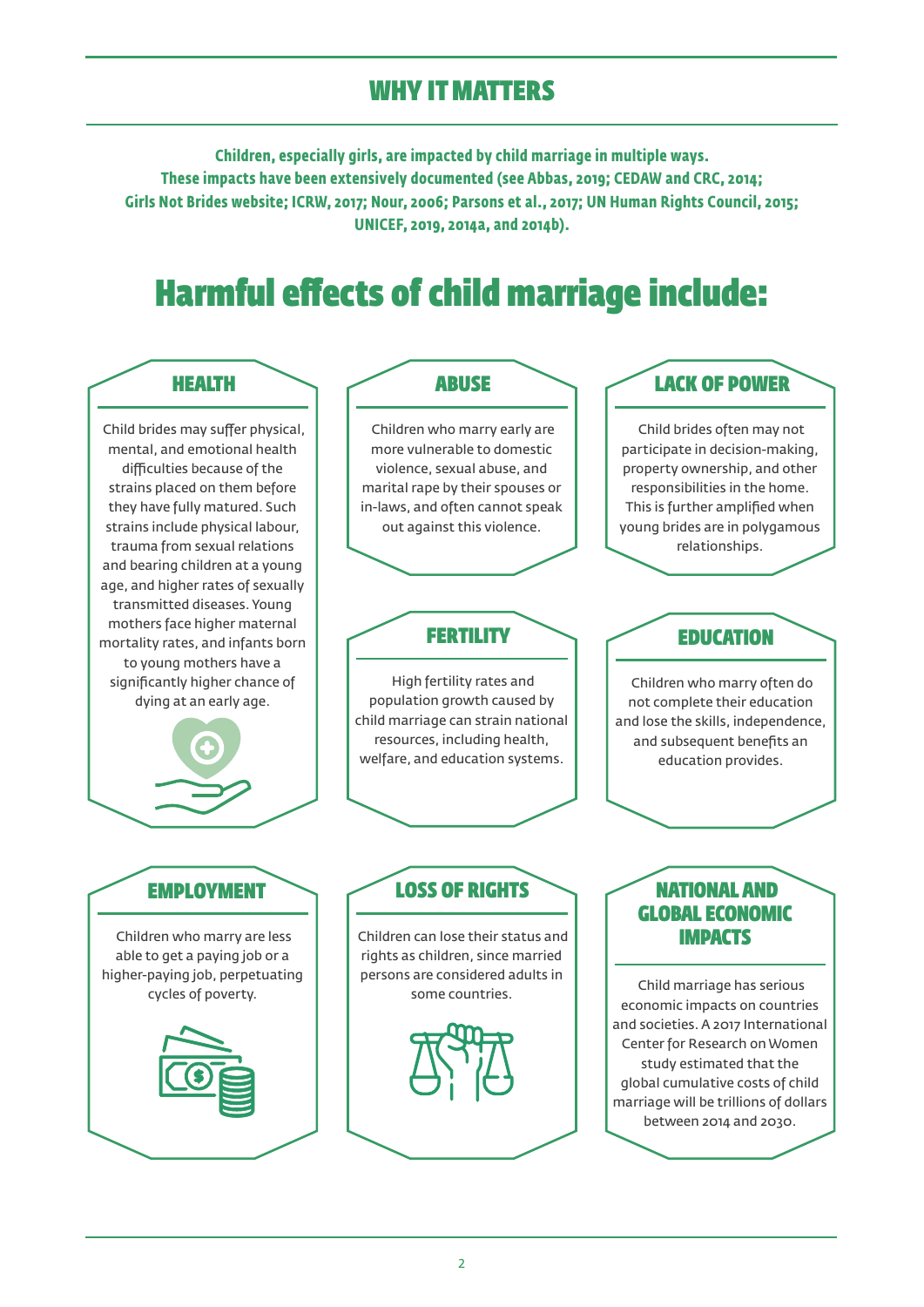## WHY THE LAWS CAN BE CHANGED

**The renowned religious establishment Al-Azhar and UNICEF stated: 'The international consensus that the procedural definition of childhood should apply to humans up to the age of 18 years… is perfectly compatible with what Islam enjoins. Islam has nothing to do with the custom of child marriage; reference to early marriages can be found nowhere in the Qur'an. Instead of an age limit, we find an unchangeable standard, which is the attainment of maturity. The fact remains that where custom encourages early marriage, the practice stems from nothing but the norms of the people. Sharia has nothing to do with it.' (Al-Azhar University and UNICEF, 2005)**

Muslim family laws are not divine; they are based on human understandings of the sacred texts and were written and enacted by humans based on these interpretations. Therefore,they can be and have been changed to support the changing needs of time and place.

#### **Islamic teachings support the idea that children should not marry:**

### The Qur'an does not specify an age of marriage, but rather requires a level of maturity and sound judgment to manage one's affairs 1

**In Islamic jurisprudence,** *baligh* **refers to a person who has reached maturity or puberty. For girls,** *bulugh* **(puberty) is attained when they begin menstruating or when they reach a certain age (9 to 13 years in different schools of law); for boys, it is when they first have a nocturnal emission (***ihtilam***) or reach 15 lunar years in age. In all traditional schools of law, a girl is considered to reach sexual maturity when she menstruates and therefore can be married. There are two problems with this:** 

Equating the age of majority with puberty fixes adulthood on children even as young as 9 or 10. But puberty is a process of physical and emotional maturation into adulthood; the onset of puberty is just one step, and does not indicate sufficient maturity for marriage.

In all schools of law, the ability to enter contracts (legal capacity) requires that a person attain both puberty (*bulugh*) and a separate condition called *rushd*, or the intellectual maturity to handle one's own property and affairs. This refers to *Surah an-Nisa*' 4:6, which links the age of marriage for orphans with maturity and sound judgment to manage their own property (El Hajjami, 2013, p. 87). Marriage is a contract that requires maturity to handle one's affairs. In many Muslim countries, the age of *rushd* varies between 18 and 21, and girls and boys are legally treated as minors before that age, without the legal capacity to enter contracts or control their property.

#### International Human Rights Obligations relating to Child Marriage

All States have a legal obligation under international law to protect children from harmful practices and to protect the best interests of the child—any person under the age of 18. States also have obligations to ensure equal rights for men and women at the time of marriage, during marriage, and at its dissolution. Some examples of these obligations can be found in the following international provisions:

- **Universal Declaration of Human Rights: Articles 16(1) and (2)**
- **Convention on the Elimination of All Forms of Discrimination against Women (CEDAW): Article 16(1) and (2)**
- **Convention on the Rights of the Child (CRC): Article 1, and CRC General Comment 4, para. 16 (2003)**
- **OIC Plan of Action for the Advancement of Women (OPAAW) (2016): Objective 6 (c)**

#### Consent is considered a core requisite of marriage in Muslim jurisprudence, and requires that both spouses are mature and independent enough to agree to or refuse the marriage 2

**Children cannot give free and full consent because of immaturity and their parents' authority over them.**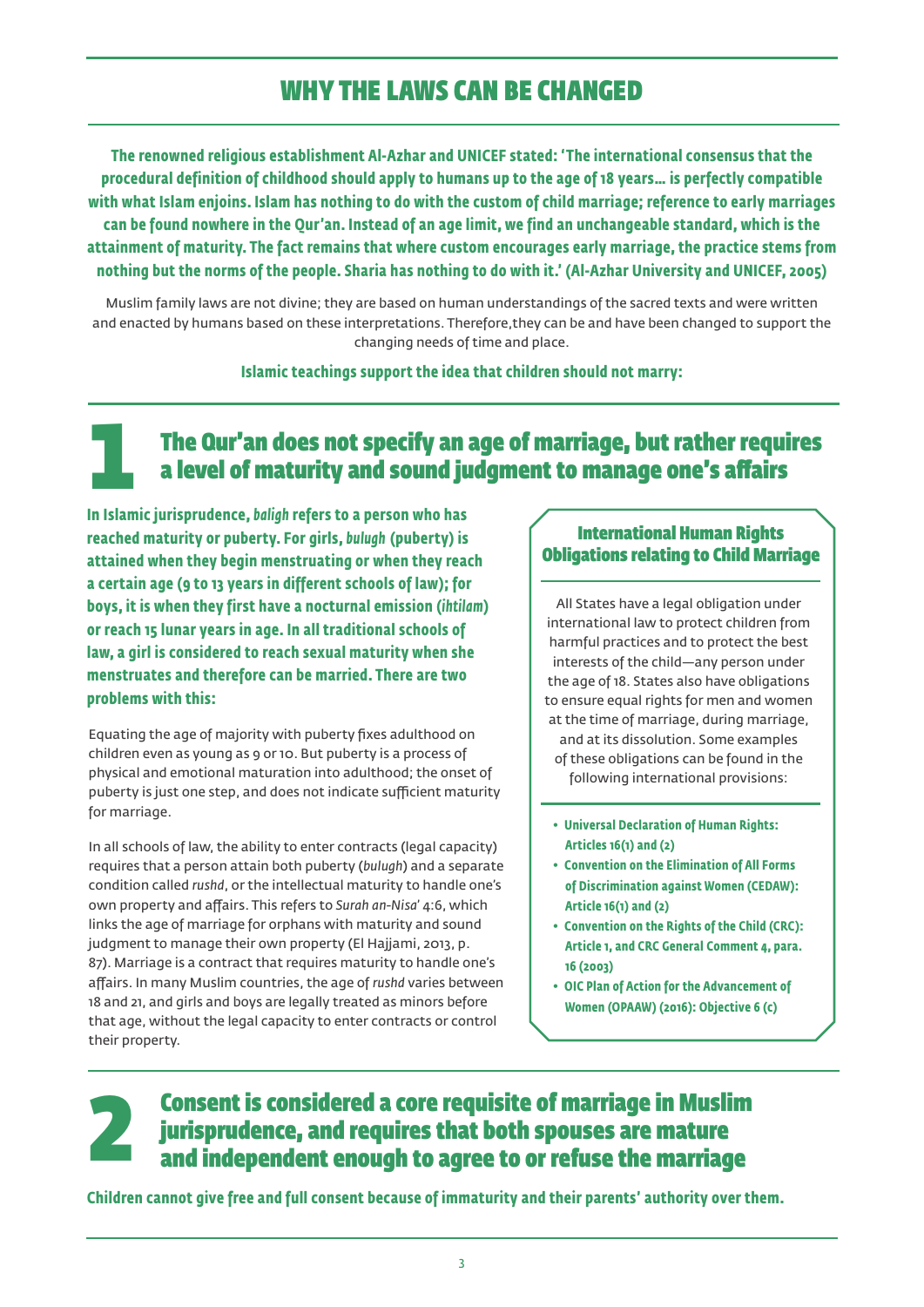### The Prophet Muhammad's (pbuh) practice with regard to his daughter and his other wives are stronger than the example of his marriage to Aisha 3

**The example of the Prophet Muhammad's marriage to Aisha, which is said to have been consummated when Aisha was 9 years old, is commonly used to justify child marriage. However, there are debates about Aisha's age at the time of her marriage, with ages ranging from 9 to 21 (Amin, 2013, p. 426; Ahmad, n.d.).** 

The decision to make the Prophet's marriage with Aisha an exemplary practice needs to be questioned, as he refused to marry off his daughter Fatima at a young age, rejecting proposals by both Abu Bakr and Umar based on her young age and inability to bear the responsibility of marriage (Amin, 2013, p. 424).

He also had a long, harmonious, loving, and monogamous marriage with Khadija, a widow who was 15 years older than him and whom he considered an equal. When he married other women after her death, most of his wives were mature, experienced women and not young children.

### The best interests (maslahah) of the child and community must be considered to ensure the law reflects the changing realities of time and place and the requirements of justice 4

*Maslahah* **(lit. benefit or interest) is a concept whereby jurists consider what is best for an individual or community and what protects them from harm. Laws regarding minimum ages of marriage can be changed to protect and serve the interests of girls, boys, their offspring, families, communities, and countries.** 

Achievement of *maslahah* must be informed by common perspectives on the concepts of adulthood, maturity, spousal roles, and the structure of families. These are dramatically different today than at the time of the Prophet.

According to the *Shafi'i* jurist and theologian Yahya al-Mazini (AH 175-264), the Prophet Muhammad

reportedly said: 'You shall not harm and should not replace any danger with another hazard.' Families must not try to safeguard girls from the harms of poverty or to protect them morally by marrying them off, since child marriage has devastating long-term effects. Various states have enacted economic and social programs to assist families in postponing child marriage.



### The purpose of marriage in the Qur'an, which is about love and kindness, is only possible between partners who have sufficient maturity and mutual trust



5

*Surah ar-Rum* **30:21 teaches that marriage is a place of peace, love, and mercy for both partners.**

*Surah an-Nisa'* **4:19 directs believing men to not 'treat [women] with harshness … on the contrary live with them on a footing of kindness and equity.'**

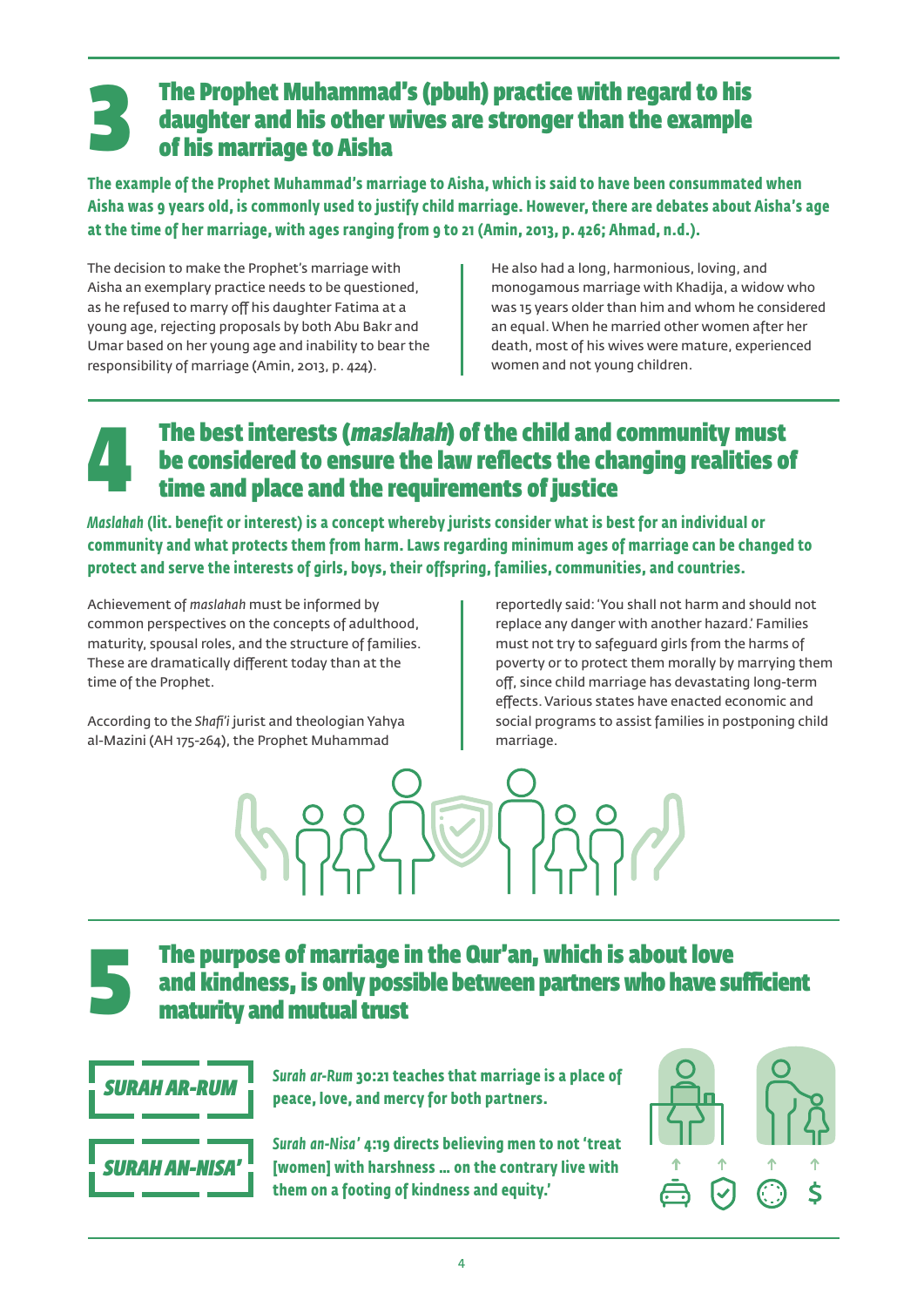### WHERE REFORM HAS HAPPENED

**Muslim family laws can be reformed to raise the minimum age of marriage to 18 and set the same minimum age for both girls and boys. This has already happened in a number of Organisation of Islamic Cooperation (OIC) countries:** 

| <b>Minimum age for marriage is 18</b><br>with no exceptions:                                                                                                                    | Minimum age for marriage is 18 with judicial exceptions<br>and with an absolute minimum age:                                                                          |  |  |  |
|---------------------------------------------------------------------------------------------------------------------------------------------------------------------------------|-----------------------------------------------------------------------------------------------------------------------------------------------------------------------|--|--|--|
| Eqvpt:                                                                                                                                                                          | Iraq:                                                                                                                                                                 |  |  |  |
| The minimum age for marriage is 18 for both females and males.                                                                                                                  | The minimum age for marriage is 18 for both females and males. A                                                                                                      |  |  |  |
| The registration of the marriage of a person below 18 is prohibited.                                                                                                            | judge may authorise the marriage of females and males below 18 if                                                                                                     |  |  |  |
| <b>Pakistan (Sindh Province only):</b><br>The minimum age for marriage is 18 for both females and males.<br>The law criminalises and penalises the following: (i) males over 18 | convinced that the person is physically capable of being married and<br>the marriage is of urgent necessity. A marriage cannot be authorised<br>for persons below 15. |  |  |  |
| who contract a child marriage; (ii) whoever performs, conducts                                                                                                                  | lordan:                                                                                                                                                               |  |  |  |
| or directs a child marriage; and (iii) parents or guardians who                                                                                                                 | The minimum age for marriage is 18 for both females and males. A                                                                                                      |  |  |  |
| promote child marriage, permit it to be solemnised or negligently                                                                                                               | judge may authorise the marriage of females and males below 18 if                                                                                                     |  |  |  |
| fail to prevent it from being solemnised.                                                                                                                                       | it is deemed to be in their interest. A marriage cannot be authorised                                                                                                 |  |  |  |
|                                                                                                                                                                                 | for persons below 15.                                                                                                                                                 |  |  |  |

| Minimum legal ages of marriage for Muslims<br>(without and with exceptions) in countries with Muslim family laws and/or Shari'ah Courts |                            |                                      |                               |                            |                                      |                        |                            |                                      |  |
|-----------------------------------------------------------------------------------------------------------------------------------------|----------------------------|--------------------------------------|-------------------------------|----------------------------|--------------------------------------|------------------------|----------------------------|--------------------------------------|--|
| <b>Asia Pacific</b>                                                                                                                     |                            | <b>Middle East/North Africa</b>      |                               |                            | <b>Sub-Saharan Africa</b>            |                        |                            |                                      |  |
| <b>Country</b>                                                                                                                          | <b>Min age</b><br>qirl/boy | <b>Min age</b><br>with<br>exceptions | <b>Country</b>                | <b>Min age</b><br>qirl/boy | <b>Min age</b><br>with<br>exceptions | <b>Country</b>         | <b>Min age</b><br>qirl/boy | <b>Min age</b><br>with<br>exceptions |  |
| Afghanistan                                                                                                                             | 16/18                      | No data<br>available                 | Algeria                       | 19/19                      | No absolute<br>minimum               | <b>Burkina</b><br>Faso | 17/20                      | 15/18                                |  |
| Bangladesh                                                                                                                              | 18/21                      | No absolute<br>minimum               | <b>Bahrain</b>                | 16/18                      | No absolute<br>minimum               | Chad                   | 18/18                      | 13/n/a                               |  |
| <b>Brunei</b>                                                                                                                           | 14/14                      | No data<br>available                 | Eqypt                         | 18/18                      | 18/18                                | <b>Diibouti</b>        | 18/18                      | No absolute<br>minimum               |  |
| India                                                                                                                                   | 18/21                      | 18/21                                | Iran                          | 13/15                      | No absolute<br>minimum               | Eritrea                | 18/18                      | 16/18                                |  |
| Indonesia                                                                                                                               | 19/19                      | No absolute<br>minimum               | Iraq + Jordan                 | 18/18                      | 15/15                                | Gambia +<br>Kenya      | 18/18                      | 18/18                                |  |
| Malaysia                                                                                                                                | 16/18                      | No absolute                          | Kuwait                        | 15/17                      | Puberty/17                           | Mali                   | 16/18                      | 15/15                                |  |
|                                                                                                                                         |                            | minimum                              | Lebanon (Sunni)               | 17/18                      | 9/12                                 | Mauritania             | 18/18                      | 18/18                                |  |
| Maldives +<br>Pakistan                                                                                                                  | 18/18                      | 18/18                                | Lebanon (Shia)                | 9/15                       | Puberty                              | Niger                  | 15/18                      | No absolute<br>minimum               |  |
| (Sindh<br>province)                                                                                                                     |                            |                                      | Libya                         | 20/20                      | No absolute<br>minimum               | Nigeria                | Differs by<br>state        | Differs by<br>state                  |  |
| Pakistan<br>(other                                                                                                                      | 16/18                      | 16/18                                | Morocco + Oman<br>+ Palestine | 18/18                      | No absolute<br>minimum               | Senegal                | 16/18                      | No absolute                          |  |
| provinces)<br>Philippines                                                                                                               | 15/15                      | Puberty/15                           | Oatar                         | 16/18                      | No absolute<br>minimum               | Somalia +              | 18/18                      | minimum<br>18/18                     |  |
| (CMPL)<br>Singapore                                                                                                                     | 18/18                      | Puberty/18                           | Saudi Arabia                  | No minimum                 | No absolute<br>minimum               | Uganda<br>Sudan        | 10/10                      | 10/10                                |  |
| Sri Lanka<br>(MMDA)                                                                                                                     | No minimum                 | No absolute<br>minimum               | Syria                         | 18/18                      | 15/15                                |                        |                            |                                      |  |
|                                                                                                                                         |                            |                                      | Tunisia                       | 18/18                      | No absolute<br>minimum               |                        |                            |                                      |  |
|                                                                                                                                         |                            |                                      | Turkey                        | 18/18                      | 16/16                                |                        |                            |                                      |  |
|                                                                                                                                         |                            |                                      | <b>UAE</b>                    | 18/18                      | Puberty                              |                        |                            |                                      |  |
|                                                                                                                                         |                            |                                      | Yemen                         | No minimum                 | No absolute<br>minimum               |                        |                            |                                      |  |

#### Sources:

 Girls Not Brides Atlas, available at: https://www.girlsnotbrides.org/where-does-it-happen/atlas/#/; WORLD Policy Analysis Center Data Tables, available at: https://www.worldpolicycenter.org/data-tables; Musawah thematic reports, available at: https://www.musawah.org/resources/